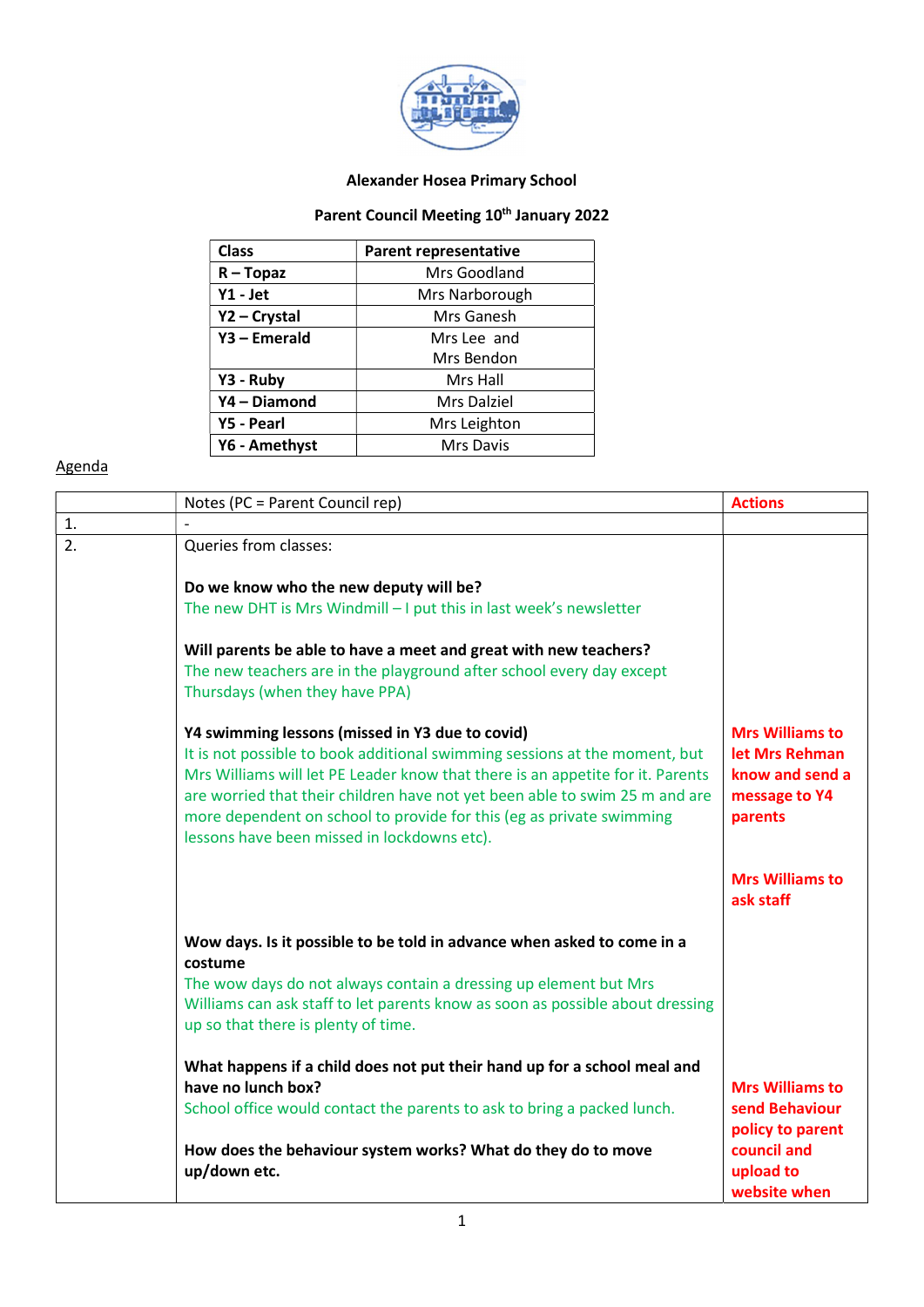| Briefly discussed the behaviour ladder and that the system is a positive<br>behaviour model. Behaviour policy was reviewed at staff meeting last week<br>- small tweaks. Previous one on website.                                                                                                                                                                                                                                                                                                                                                                                                                                                                                                                                        | approved by<br><b>Governors</b>                                                                                                                                                                                                         |
|------------------------------------------------------------------------------------------------------------------------------------------------------------------------------------------------------------------------------------------------------------------------------------------------------------------------------------------------------------------------------------------------------------------------------------------------------------------------------------------------------------------------------------------------------------------------------------------------------------------------------------------------------------------------------------------------------------------------------------------|-----------------------------------------------------------------------------------------------------------------------------------------------------------------------------------------------------------------------------------------|
| Communication<br>Consent forms for vaccination - many parents missed it. All were aware of<br>the vaccination - in future could it be highlighted to parents in some way.<br>Email with online link sent to parents on 13 <sup>th</sup> Dec and text to confirm the<br>date of the vaccination on 14 <sup>th</sup> Dec (as soon as we found out). Deadline for<br>completing the forms was first day back after Christmas.<br>The online consent forms were new this year. We are hoping to have<br>vaccines away from the start of a new term, so that we can send reminders<br>before the deadline for submission (this year it was the day before)<br>Parent mentioned that there is a flu vaccine walk in centre at UWE              | The office to<br>arrange flu<br>vaccines with a<br>buffer week after<br>holidays where<br>relevant<br><b>School Office to</b><br>find out from<br>health if there<br>are other flu walk<br>in centres nearby<br>and let parents<br>know |
| Appreciate lots of dates being within the school newsletter, it's really<br>valuable to parents. Is it possible to have a list of forthcoming dates at the<br>end of each newsletter? Glad it is helpful - especially around Christmas<br>when lots happening. There is also a school calendar on the website that is<br>updated weekly - link at top of fortnightly newsletter.                                                                                                                                                                                                                                                                                                                                                         | <b>Mrs Williams to</b><br>add a dates for<br>your diary section<br>(coming<br>fortnight) at the<br>end of<br>newsletters                                                                                                                |
| Children have come home with some information about change in PE days<br>before any info has been communicated to parents. Please confirm we<br>should not change anything (PE or otherwise) until we have had<br>confirmation from the teachers. Yes, the teachers will send communication<br>about such matters.<br><b>Immersive Classrooms</b><br>A big thank you to staff for the exciting classrooms for the kids, they have<br>been very excited about their new topic which is great to see.<br>Request for a tour of the classroom if at all possible, virtual would be fine.<br>Some parents are still feeling like they don't really know the school and<br>their kids are not always very open about their school experience. | <b>Mrs Williams to</b><br>speak to teachers<br>about this in staff<br>meeting this<br>week                                                                                                                                              |
| Parents really pleased about the music lessons<br><b>Homework</b>                                                                                                                                                                                                                                                                                                                                                                                                                                                                                                                                                                                                                                                                        | <b>Mrs Williams to</b><br>follow up with<br>teachers at staff<br>meeting                                                                                                                                                                |